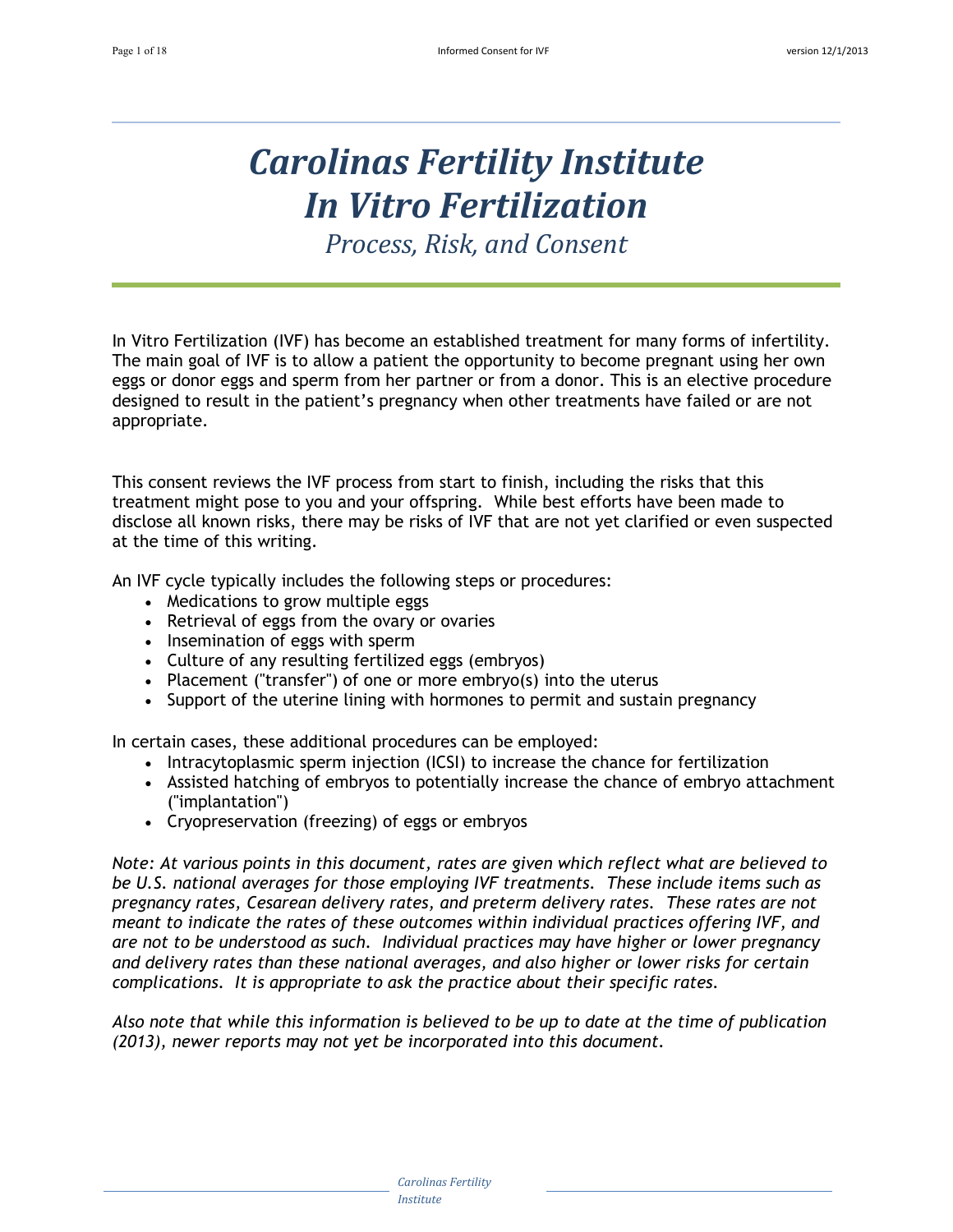## **IVF Procedures**

### **Medications for IVF Treatment**

- **The success of IVF largely depends on growing multiple eggs at once.**
- **Injections of the natural hormones FSH and/or LH (gonadotropins) are used for this purpose.**
- **Additional medications are used to prevent premature ovulation.**
- **An overly vigorous ovarian response can occur, or conversely an inadequate response.**

Medications may include the following (not a complete list):

 *Gonadotropins, or injectable "fertility drugs***"** (Follistim®, Gonal-F®, Bravelle®, Menopur®): These natural hormones stimulate the ovary in hopes of inducing the simultaneous growth of several oocytes (eggs) over the span of 8 or more days. All injectable fertility drugs have FSH (follicle stimulating hormone), a hormone that will stimulate the growth of your ovarian follicles (which contain the eggs). Some of them also contain LH (luteinizing hormone) or LH-like activity. LH is a hormone that may work with FSH to increase the production of estrogen and growth of the follicles. Low-dose hCG (human chorionic gonadotropin) can be used in lieu of LH. These medications are given by subcutaneous or intramuscular injection. Proper dosage of these drugs and the timing of egg recovery require monitoring of the ovarian response, usually by way of blood tests and ultrasound examinations during the ovarian stimulation.

As with all injectable medications, bruising, redness, swelling, or discomfort can occur at the injection site. Rarely, there can be an allergic reaction to these drugs. The intent of giving these medications is to mature multiple follicles, and many women experience some bloating and minor discomfort as the follicles grow and the ovaries become temporarily enlarged. Up to 2.0 % of women will develop Ovarian Hyperstimulation Syndrome (OHSS) [see full discussion of OHSS in the Risks to Women section that follows]. Other risks and side effects of gonadotropins include, but are not limited to, fatigue, headaches, weight gain, mood swings, nausea, and clots in blood vessels.

Even with pre-treatment attempts to assess response, and even more so with abnormal pretreatment evaluations of ovarian reserve, the stimulation may result in very few follicles developing. The end result may be few or no eggs obtained at egg retrieval or even cancellation of the treatment cycle prior to egg retrieval.

Concerns have been raised that the risk of ovarian cancer may increase with the use of fertility drugs, but recent studies have not confirmed this. A major risk factor for ovarian cancer is infertility per se, and early reports may have falsely attributed the risk resulting from infertility to the use of medications to overcome it (see 2.b.2 for further discussion).

 *GnRH-agonists (leuprolide acetate) (Lupron®):* This medication is taken by injection. There are two forms of the medication: A short acting medication requiring daily injections and a long-acting preparation lasting for 1-3 months. The primary role of this medication is to prevent a premature LH surge, which could result in the release of eggs before they are ready to be retrieved. Since GnRH-agonists initially cause a release of FSH and LH from the pituitary, they can also be used to start the growth of the follicles or initiate the final stages of egg maturation. Though leuprolide acetate is an FDA (U.S. Food and Drug Administration) approved medication, it has not been approved for use in IVF, although it has routinely been used in this way for more than 20 years. Potential side effects usually experienced with long-term use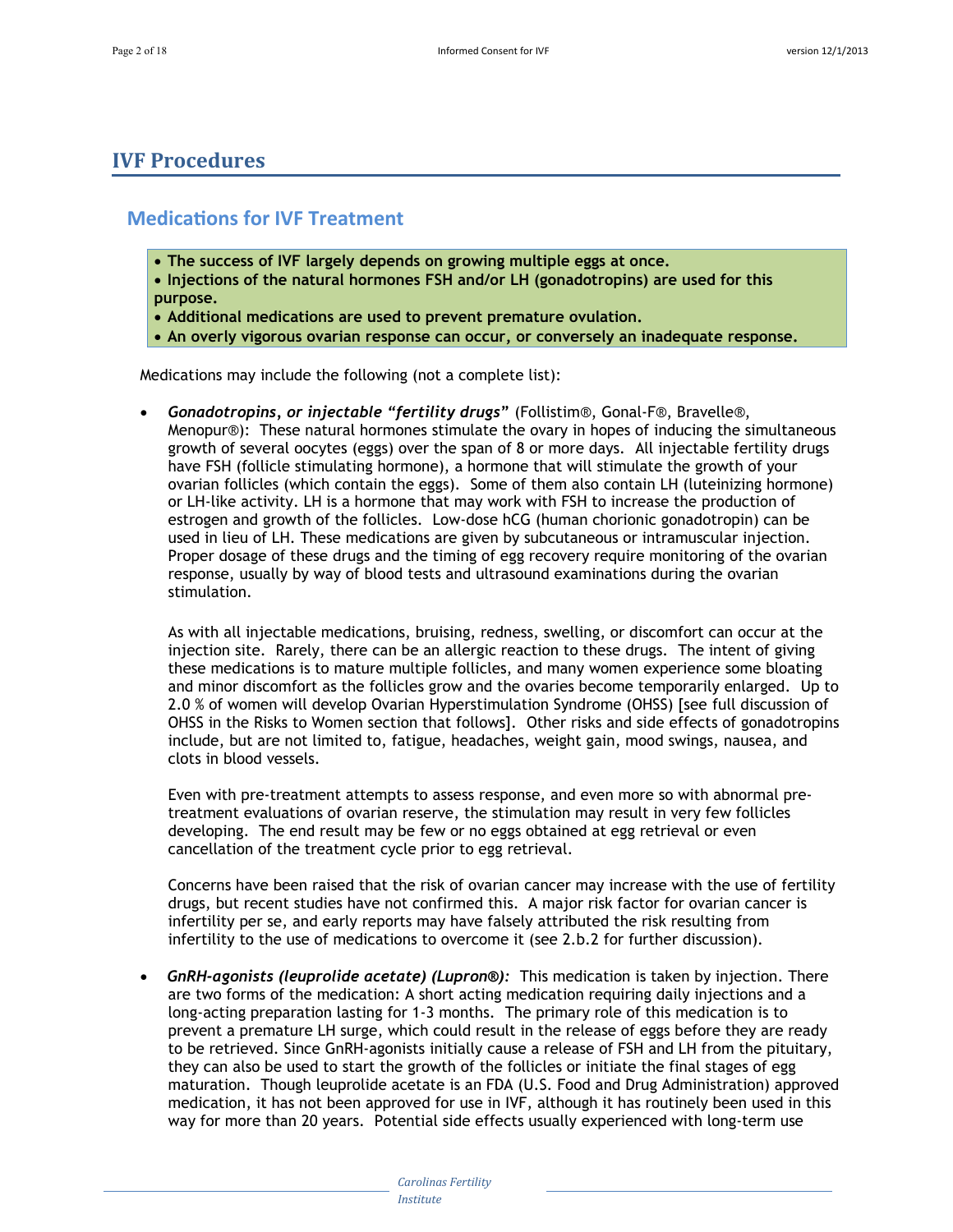include, but are not limited to: hot flashes, vaginal dryness, bone loss, nausea, vomiting, skin reactions at the injection site, fluid retention, muscle aches, headaches, and depression. No long term or serious side effects are known. Since GnRH-a are oftentimes administered after ovulation, it is possible that they will be taken early in pregnancy. The safest course of action is to use a barrier method of contraception (condoms) the month you will be starting the GnRHa. GnRH-a has not been associated with any fetal malformations, however you should discontinue use of the GnRH-a immediately if pregnancy is confirmed.

- *GnRH-antagonists (ganirelix acetate or cetrorelix acetate)* (Ganirelix®, Cetrotide®): These are another class of medications used to prevent premature ovulation. They tend to be used for short periods of time in the late stages of ovarian stimulation. The potential side effects include, but are not limited to: abdominal pain, headaches, skin reaction at the injection site, and nausea.
- *Human chorionic gonadotropin (hCG)* (Profasi®, Novarel®, Pregnyl®, Ovidrel®): hCG is a natural hormone used in IVF to induce the eggs to become mature and fertilizable. The timing of this medication is critical to retrieve mature eggs. Potential side effects include, but are not limited to: breast tenderness, bloating, and pelvic discomfort.
- *Progesterone, and in some cases, estradiol:* Progesterone and estradiol are hormones normally produced by the ovaries after ovulation. After egg retrieval in some women, the ovaries will not produce adequate amounts of these hormones for long enough to fully support a pregnancy. Accordingly, supplemental progesterone, and in some cases estradiol, are given to ensure adequate hormonal support of the uterine lining. Progesterone is usually given by injection or by the vaginal route (Endometrin®, Crinone®, Prochieve®, Prometrium®, or pharmacist-compounded suppositories) after egg retrieval. Progesterone is often continued for some weeks after a pregnancy has been confirmed. Progesterone has not been associated with an increase in fetal abnormalities. Side effects of progesterone include depression, sleepiness, allergic reaction, and if given by intra-muscular injection, includes the additional risk of infection or pain at the injection site. Estradiol, if given, can be by oral, trans-dermal, intramuscular, or vaginal administration. Side effects of estradiol include nausea, irritation at the application site if given by the trans-dermal route and the risk of blood clots or stroke.
- *Oral contraceptive pills:* Some treatment protocols include oral contraceptive pills to be taken for 2 to 4 weeks before gonadotropin injections are started in order to suppress hormone production or to schedule a cycle. Side effects include unscheduled bleeding, headache, breast tenderness, nausea, swelling and the risk of blood clots or, very rarely, stroke.
- *Other medications:* Antibiotics may be given for a short time during the treatment cycle to reduce the risk of infection associated with egg retrieval or embryo transfer. Antibiotic use may be associated with vaginal yeast infection, nausea, vomiting, diarrhea, rashes, sensitivity to the sun, and allergic reactions. Anti-anxiety medications or muscle relaxants may be recommended prior to the embryo transfer. The most common side effect is drowsiness. Other medications such as steroids, heparin, low molecular weight heparin or aspirin may also be included in the treatment protocol.

#### **Transvaginal Oocyte (Egg) Retrieval**

- **Eggs are removed from the ovary with a needle under ultrasound guidance.**
- **Anesthesia is provided to make this comfortable.**
- **Complications are rare.**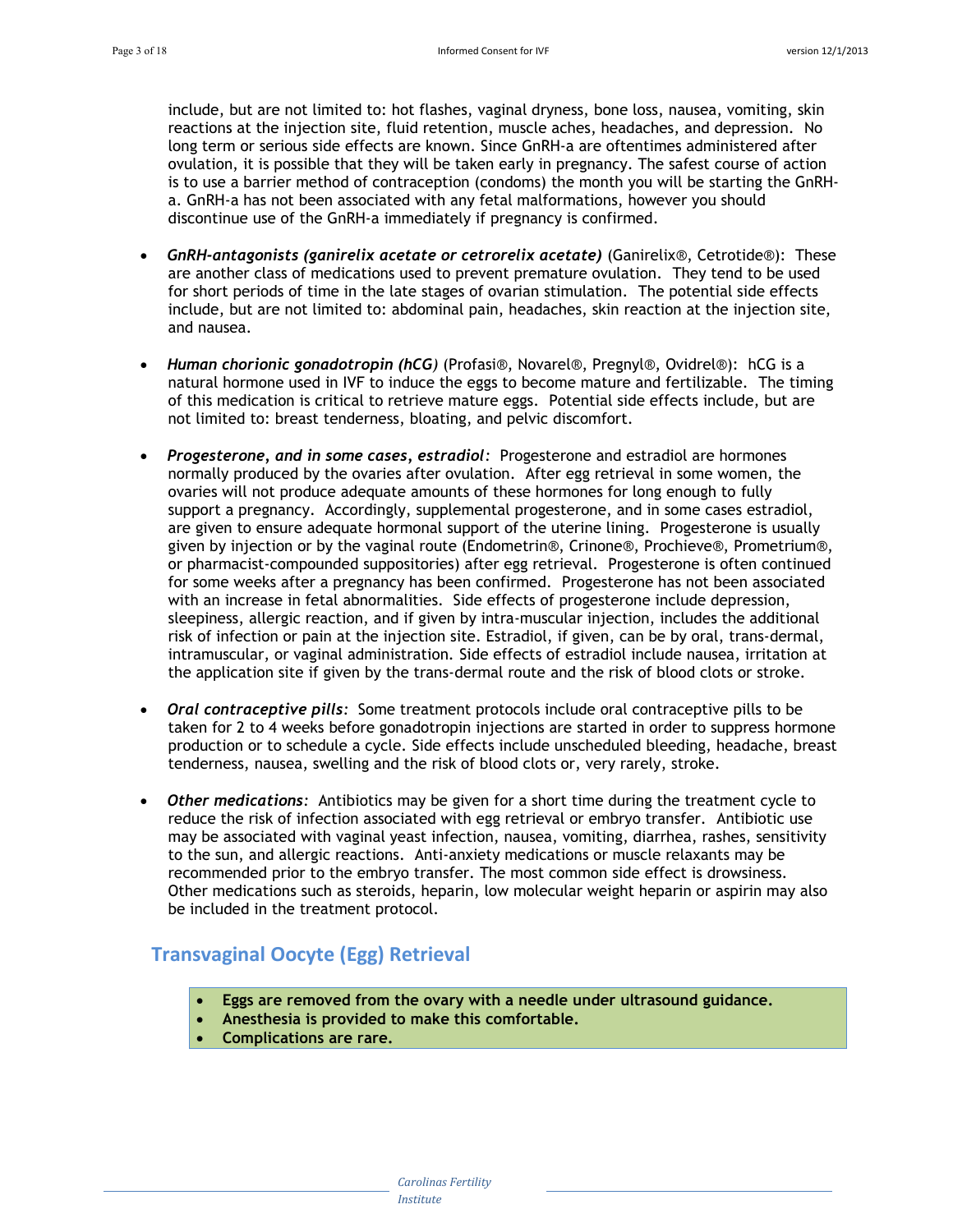

Oocyte retrieval is the removal of eggs from the ovary. A transvaginal ultrasound probe is used to visualize the ovaries and the egg-containing follicles within the ovaries. A long needle, which can be seen on ultrasound, can be guided into each follicle and the contents aspirated. The aspirated material includes follicular fluid, oocytes (eggs) and granulosa (egg-supporting) cells. Rarely, the ovaries are not accessible by the transvaginal route and laparoscopy or trans-abdominal retrieval is necessary. These procedures and risks will be discussed with you by your doctor if applicable. Anesthesia is generally used to reduce, if not eliminate, discomfort. Risks of egg retrieval include:

*Infection:* Bacteria normally present in the vagina may be inadvertently transferred into the abdominal cavity by the needle. These bacteria may cause an infection of the uterus, fallopian tubes, ovaries or other intra-abdominal organs. The estimated incidence of infection after egg retrieval is less than 0.1%. Treatment of infections could require the use of oral or intravenous antibiotics. Severe infections occasionally require surgery to remove infected tissue. Infections can have a negative impact on future fertility. Prophylactic antibiotics are sometimes used before the egg retrieval procedure to reduce the risk of pelvic or abdominal infection in patients at higher risk of this complication. Despite the use of antibiotics, there is no way to eliminate this risk completely.

*Bleeding:* The needle passes through the vaginal wall and into the ovary to obtain the eggs. Both of these structures contain blood vessels. In addition, there are other blood vessels nearby. Small amounts of blood loss are common during egg retrievals. The incidence of major bleeding problems has been estimated to be less than 0.1%. Major bleeding may require surgical repair and possibly loss of the ovary. The need for blood transfusion is rare. (Although very rare, review of the world experience with IVF indicates that unrecognized bleeding has lead to death.)

*Trauma:* Despite the use of ultrasound guidance, it is possible to damage other intra-abdominal organs during the egg retrieval. Previous reports in the medical literature have noted damage to the bowel, appendix, bladder, ureters, and ovary. Damage to internal organs may result in the need for additional treatment such as surgery for repair or removal of the damaged organ. However, the risk of such trauma is very low.

*Anesthesia:* The use of anesthesia during the egg retrieval can produce unintended complications such as an allergic reaction, low blood pressure, nausea or vomiting and in rare cases, death.

*Failure***:** It is possible that the aspiration will fail to obtain any eggs or the eggs may be abnormal or of poor quality and otherwise fail to produce a viable pregnancy.

#### **In vitro fertilization and embryo culture**

 **Sperm and eggs are placed together in specialized conditions (culture media, controlled temperature, humidity and light) to achieve fertilization.** 

 **Culture medium is designed to permit normal fertilization and early embryo development, but the content of the medium is not standardized.**

 **Embryo development in the lab helps distinguish embryos with more potential from those with less or none.**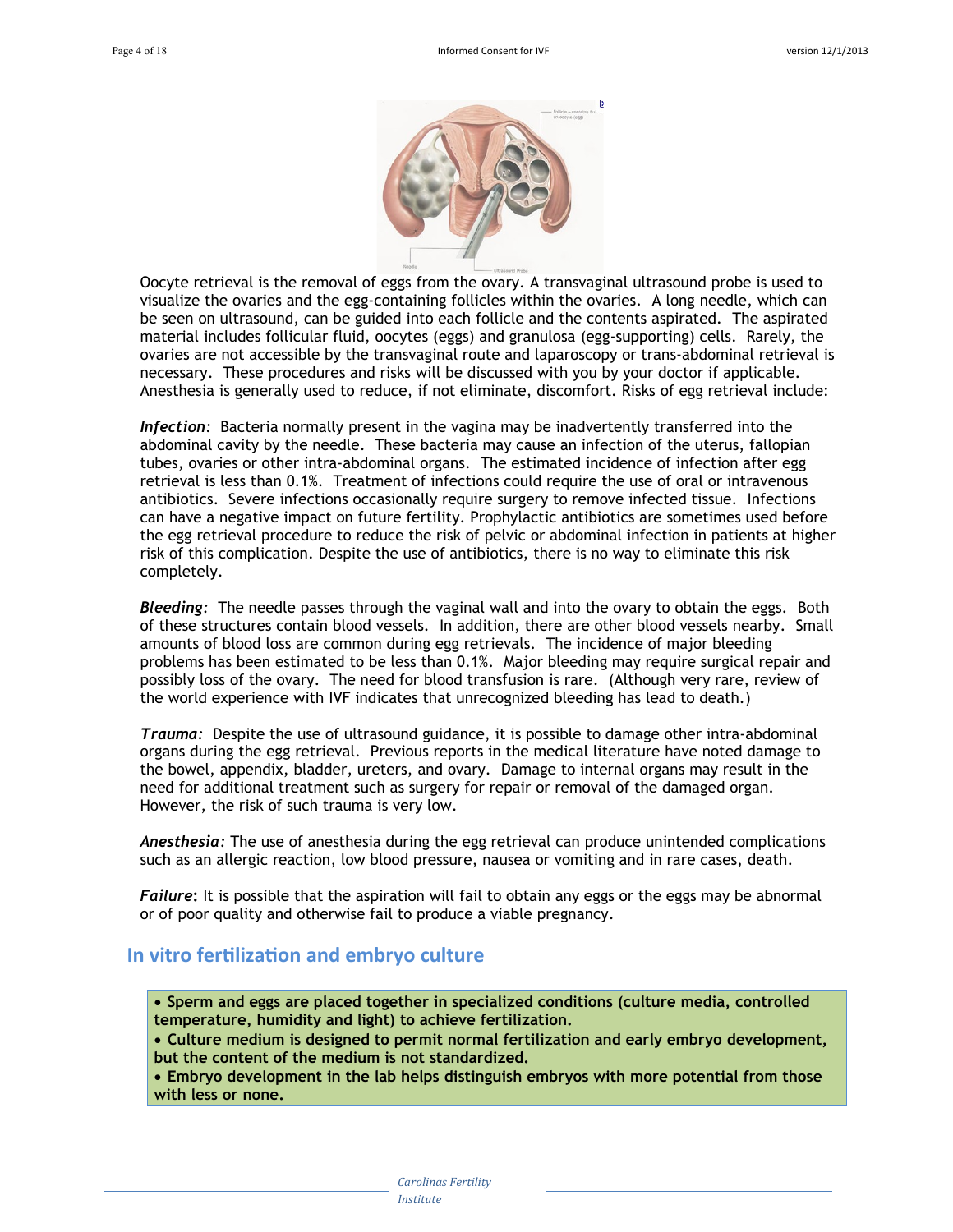After eggs are retrieved, they are transferred to the embryology laboratory where they are kept in conditions that support their needs and growth. The eggs are placed in small dishes or tubes containing "culture medium," which is special fluid developed to support development of the eggs and embryos made to resemble that found in the fallopian tube or uterus. The dishes containing the eggs are then placed into incubators, which control the temperature and atmospheric gasses the eggs and embryos experience.

A few hours after eggs are retrieved, sperm are placed in the culture medium with the eggs, or individual sperm are injected into each mature egg in a technique called Intracytoplasmic Sperm Injection (ICSI) (see below). The eggs are then returned to the incubator, where they remain to develop. Periodically over the next few days, the dishes are inspected so the development of the embryos can be assessed.

The following day after eggs have been inseminated or injected with a single sperm (ICSI), they are examined for signs that the process of fertilization is underway. At this stage, normal development is evident by the still single cell having 2 nuclei; this stage is called a zygote or a 2PN embryo. Two days after insemination or ICSI, normal embryos have divided into about 4 cells. Three days after insemination or ICSI, normally developing embryos contain about 8 cells. Five days after insemination or ICSI, normally developing embryos have developed to the blastocyst stage, which is typified by an embryo that now has 80 or more cells, an inner fluid-filled cavity, and a small cluster of cells called the inner cell mass.

It is important to note that since many eggs and embryos are abnormal, it is expected that not all eggs will fertilize and not all embryos will divide at a normal rate. The chance that a developing embryo will produce a pregnancy is related to many factors including whether its development in the lab is normal, but this correlation is not perfect. This means that not all embryos developing at the normal rate are in fact also genetically normal, and not all poorly developing embryos are genetically abnormal. Nonetheless, their visual appearance is the most common and useful guide in the selection of the best embryo(s) for transfer.

In spite of reasonable precautions, any of the following may occur in the lab that would prevent the establishment of a pregnancy:

- Fertilization of the egg(s) may fail to occur.
- An egg may be fertilized abnormally resulting in an abnormal number of chromosomes in the embryo; these abnormal embryos will not be transferred.
- The fertilized eggs may degenerate before dividing into embryos, or adequate embryonic development may fail to occur.
- Bacterial contamination or a laboratory accident may result in loss or damage to some or all of the eggs or embryos.
- Laboratory equipment may fail, and/or extended power losses can occur which could lead to the destruction of eggs, sperm and embryos.
- Other unforeseen circumstances may prevent any step of the procedure to be performed or prevent the establishment of a pregnancy.
- Hurricanes, floods, or other "acts of God" (including bombings or other terrorist acts) could destroy the laboratory or its contents, including any sperm, eggs, or embryos being stored there.

Quality control in the lab is extremely important. Sometimes immature or unfertilized eggs, sperm or abnormal embryos (abnormally fertilized eggs or embryos whose lack of development indicates they are not of sufficient quality to be transferred) that would normally be discarded can be used for quality control. This material may be used for quality control purposes before being discarded in accordance with normal laboratory procedures and applicable laws. None of this material will be utilized to establish a pregnancy or a cell line.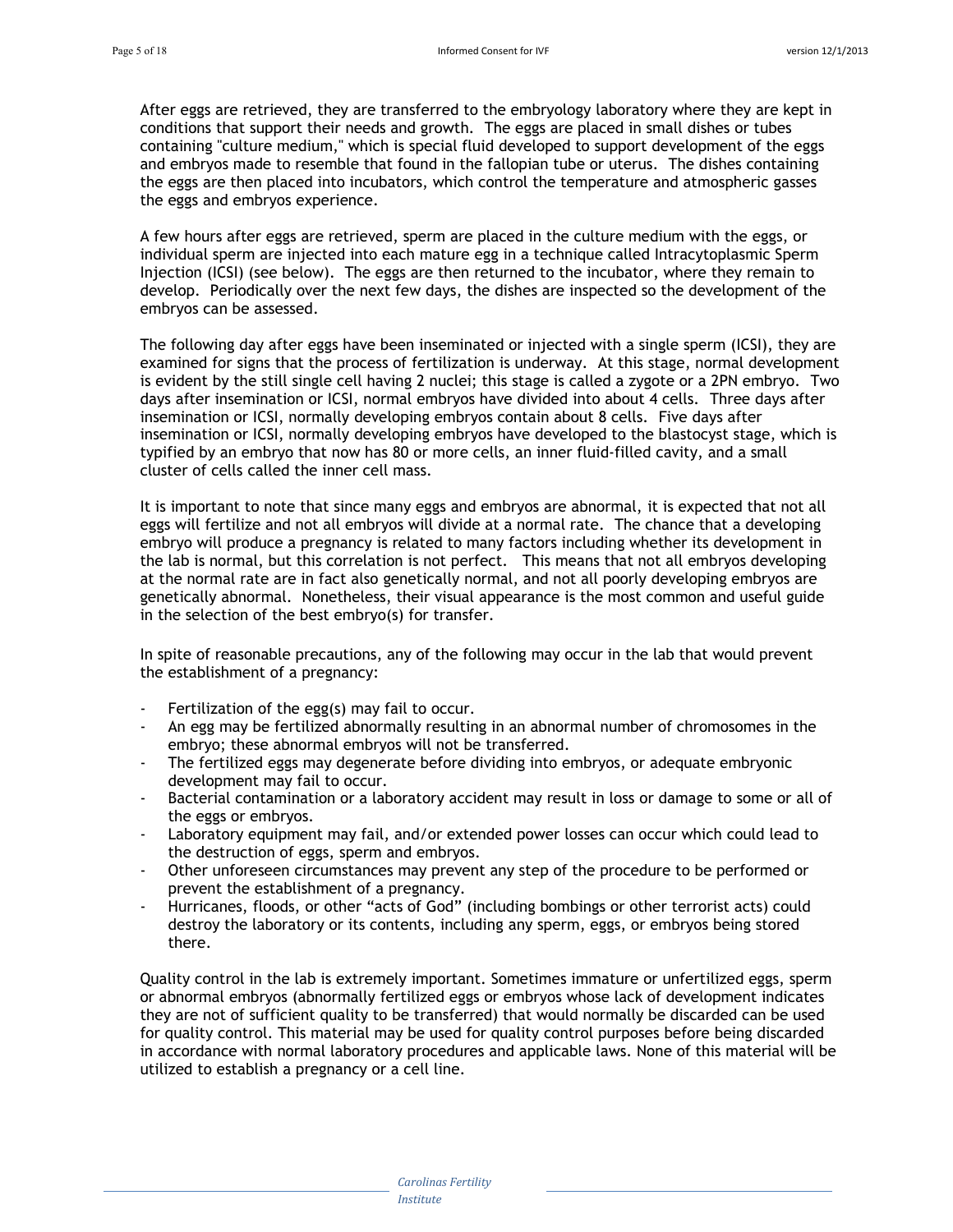#### **Embryo transfer**

- **After a few days of development, the best appearing embryos are selected for transfer.**
- **The number chosen influences the pregnancy rate and the multiple pregnancy rate.**
- **A woman's age and the appearance of the developing embryo have the greatest influences on pregnancy outcome.**
- **Embryos are placed in the uterine cavity with a thin tube.**
- **Excess embryos of sufficient quality that are not transferred can be frozen.**



After a few days of development, one or more embryos are selected for transfer to the uterine cavity. Embryos are placed in the uterine cavity with a thin tube (catheter). Ultrasound guidance may be used to help guide the catheter or confirm placement through the cervix and into the uterine cavity. Although the possibility of a complication from the embryo transfer is very rare, risks include infection and loss of, or damage to, the embryos.

The number of embryos transferred influences the pregnancy rate and the multiple pregnancy rate. The age of the woman and the appearance of the developing embryo have the greatest influence on pregnancy outcome and the chance for multiple pregnancy. While it is possible, it is unusual to develop more fetuses than the number of embryos transferred. It is critical to discuss with your doctor the number to be transferred before the transfer is done.

In an effort to help curtail the problem of multiple pregnancies (see multiple pregnancies), national guidelines published in 2013 recommend limits on the number of embryos to transfer (see Tables below). These limits should not be viewed as a recommendation on the number of embryos to transfer. These limits differ depending on the developmental stage of the embryos and the quality of the embryos and take into account the patient's personal history.

|                    | Age $<$ 35 | Age 35-37 | Age 38-40 | Age $>40$ |
|--------------------|------------|-----------|-----------|-----------|
| <b>Embryos</b>     |            |           |           |           |
| --favorable        | 1 or 2     |           |           | 5         |
| --not favorable    |            |           |           | 5         |
| <b>Blastocysts</b> |            |           |           |           |
| --favorable        |            |           |           |           |
| --not favorable    |            |           |           |           |

#### **Recommended limits on the number of embryos to transfer**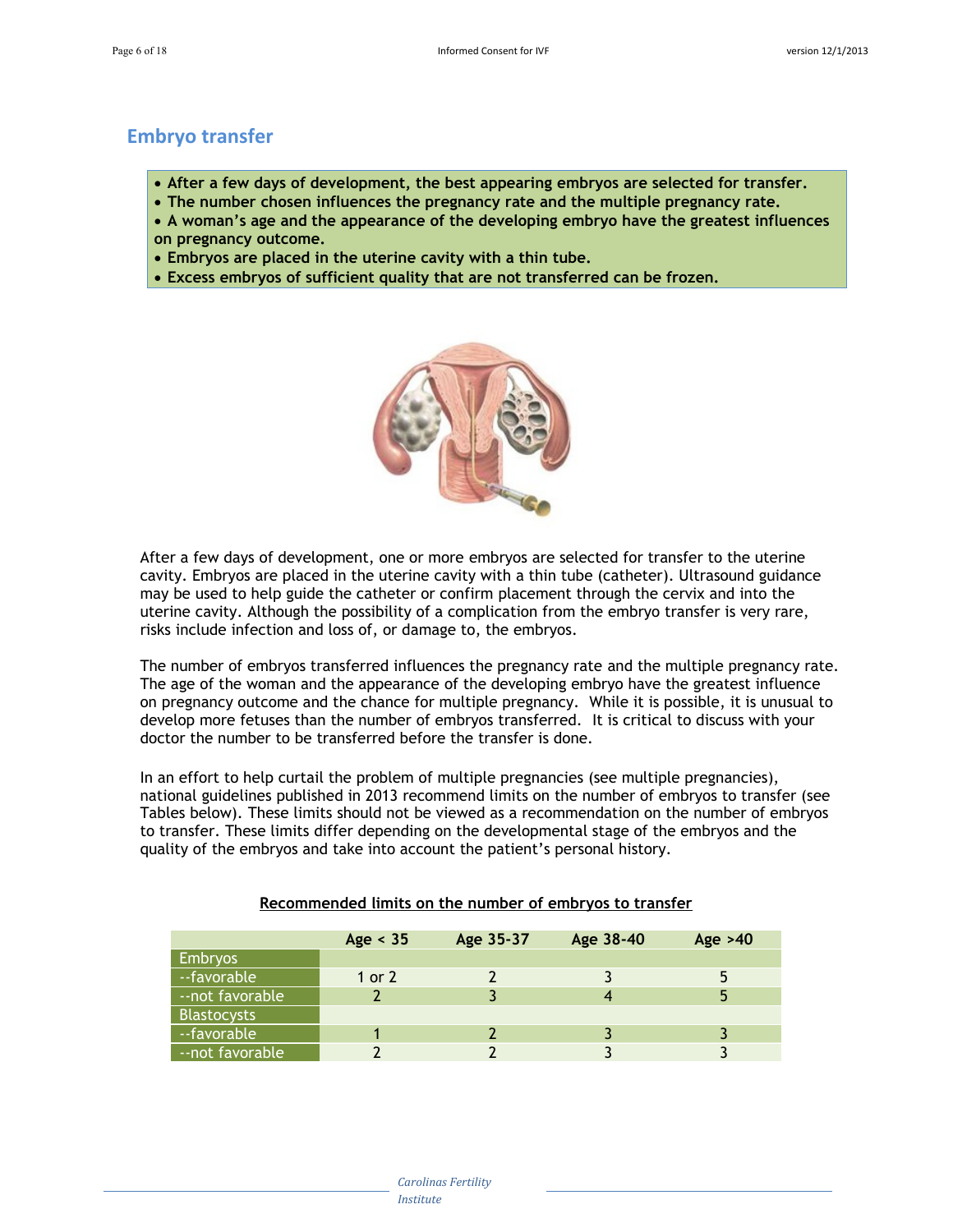In some cases, there will be additional embryos remaining in the lab after the transfer is completed. Depending on their developmental normalcy, it may be possible to freeze them for later use. (See section 2.c. for an in-depth discussion of embryo cryopreservation).

### **Hormonal support of the uterine lining**

 **Successful attachment of embryo(s) to the uterine lining depends on adequate hormonal support.** 

 **Progesterone, given by the intramuscular or vaginal route, is routinely given for this purpose.** 

Successful attachment of embryos to the uterine lining (endometrium) depends on adequate hormonal support of the lining. The critical hormones in this support are progesterone and estradiol. Normally, the ovary makes sufficient amounts of both hormones. However, in IVF cycles, this support is not always adequate. Therefore, progesterone is routinely given, and in some cases, estradiol is also prescribed. Progesterone is given by the intramuscular or vaginal route. Estradiol is given by the oral, vaginal, trans-dermal or intramuscular route. The duration of this support is from 2 to 10 weeks.

## *Additional Elements*

 **Intracytoplasmic Sperm Injection (ICSI)**

- **ICSI is used to increase the chance of fertilization when fertilization rates are anticipated to be lower than normal.**
- **Overall success rates with ICSI are slightly lower than for conventional insemination.**
- **An increased risk of genetic defects in offspring is reported.**
- **ICSI will not improve oocyte defects.**

The use of ICSI provides an effective treatment for male factor infertility. The negative effects of abnormal semen characteristics and sperm quality on fertilization can be overcome with ICSI if viable sperm are available because the technique bypasses the shell around the egg (zona pellucida) and the egg membrane (oolemma) to deliver the sperm directly into the egg. ICSI involves the direct injection of a single sperm into the interior of an egg using an extremely thin glass needle. ICSI allows couples with male factor infertility to achieve fertilization and live birth rates similar to those achieved with in vitro fertilization (IVF) using conventional methods of fertilization in men with normal sperm counts. ICSI can be performed even in men with no sperm in the ejaculate if sperm can be successfully collected from the epididymis or the testis.

ICSI is associated with a slightly higher risk of birth defects. Whether this association is due to the ICSI procedure itself or to inherent sperm defects has not been determined. The impact of ICSI on the intellectual and motor development of children has also been controversial, but recent studies have not detected any differences in the development of children born after ICSI, conventional IVF, or natural conception.

Certain genetic abnormalities have been shown to increase in IVF offspring. The prevalence of sex chromosome (X and Y) abnormalities in children conceived via ICSI is higher than observed in the general IVF population, but the difference between the two groups is small (0.8% to 1.0% in ICSI offspring vs. 0.2% in the general IVF population). Translocations (a re-arrangement of chromosomes that can cause miscarriage) may be more common in ICSI offspring (0.36%) than in the general population (0.07%). Although these differences might result from the ICSI procedure itself, men with abnormal semen analyses are more likely themselves to have chromosome abnormalities and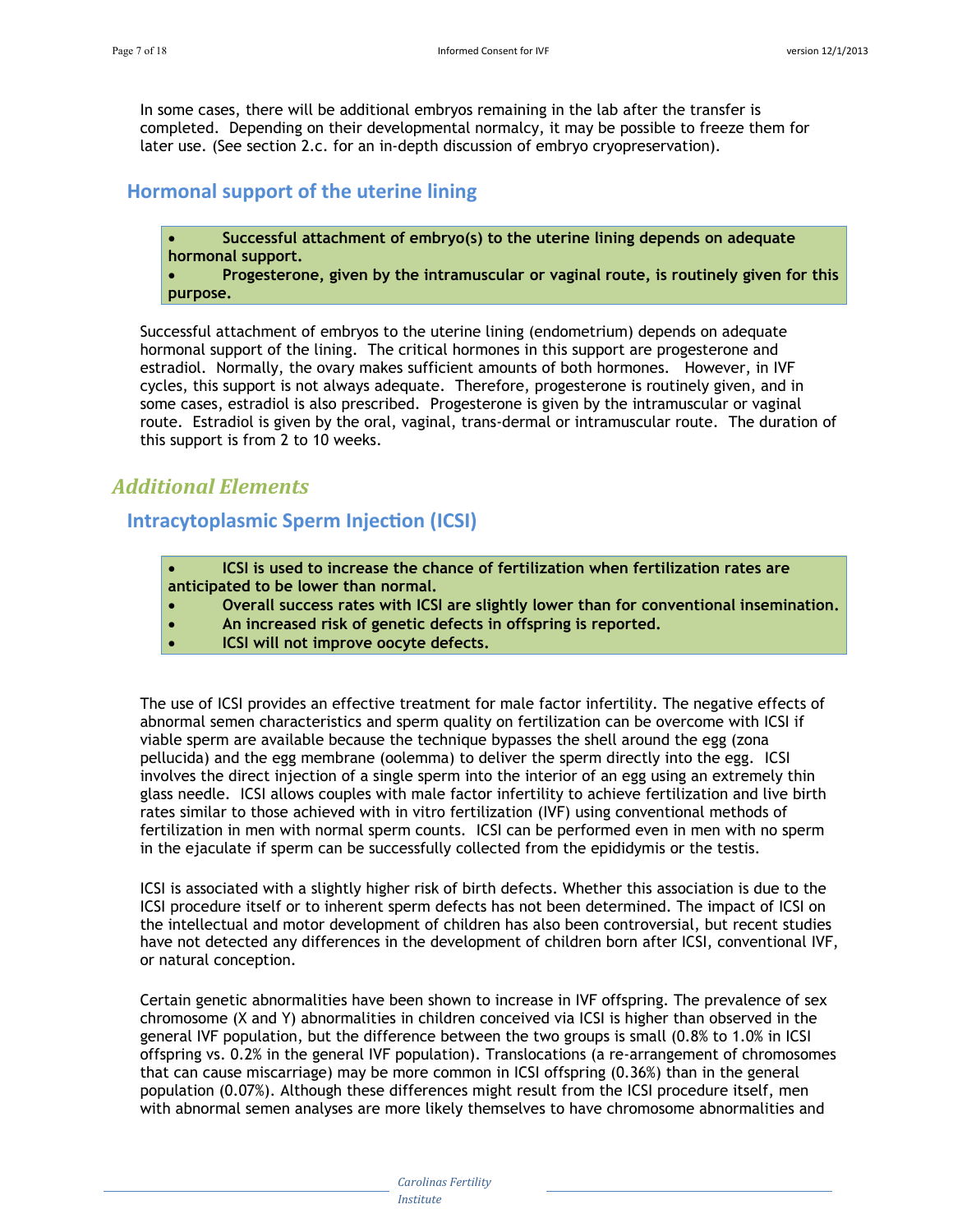may produce sperm with abnormal chromosomes. These abnormalities could be passed to their offspring.

Some men with extremely low or absent sperm counts have small deletions on their Y chromosome. When viable sperm can be obtained to fertilize eggs with ICSI, sperm containing a Y chromosomal microdeletion may result in male offspring who also carry the microdeletion and may be infertile. A Y chromosome microdeletion can often, but not always, be detected by a blood test.

Men who are infertile because of congenital bilateral absence of the vas deferens (CBAVD) are affected with a mild form of cystic fibrosis (CF). When sperm aspiration and ICSI results in conception, the CF gene will be passed on to the offspring. Men with CBAVD and their partners should be tested for CF gene mutations prior to treatment. However, some CF mutations may not be detected by current testing, so that some parents who test negative for CF mutations could still have affected children.

#### **Assisted Hatching**

 **Assisted hatching involves making a hole in the outer shell (zona pellucida) that surrounds the embryo.** 

 **Hatching may make it easier for embryos to escape from the shell that surrounds them.**

The cells that make up the early embryo are enclosed within a flexible membrane (shell) called the zona pellucida. During normal development, a portion of this membrane dissolves, allowing the embryonic cells to escape or "hatch" out of the shell. Only upon hatching can the embryonic cells implant within the wall of the uterus to form a pregnancy.

Assisted hatching is the laboratory technique in which an embryologist makes an artificial opening in the shell of the embryo. The hatching is usually performed on the day of transfer, prior to loading the embryo into the transfer catheter. The opening can be made by mechanical means (slicing with a needle or burning the shell with a laser) or chemical means by dissolving a small hole in the shell with a dilute acid solution.

Some programs have incorporated artificial or "assisted hatching" into their treatment protocols because they believe it improves implantation rates, and ultimately, live birth rates although definitive evidence of this is lacking.

Risks that may be associated with assisted hatching include damage to the embryo resulting in loss of embryonic cells, or destruction or death of the embryo. Artificial manipulation of the zygote may increase the rates of monozygotic (identical) twinning which are significantly more complicated pregnancies. There may be other risks not yet known.

#### **Cryopreservation**

- **Freezing of eggs and embryos can provide additional chances for pregnancy. Frozen eggs and embryos do not always survive the process of freezing and thawing.**
- **Ethical and legal dilemmas can arise when couples separate or divorce, especially for embryos; disposition agreements are essential.**
- **It is the responsibility of each couple with frozen eggs and / or embryos to remain in contact with the Carolinas Fertility Institute on an annual basis.**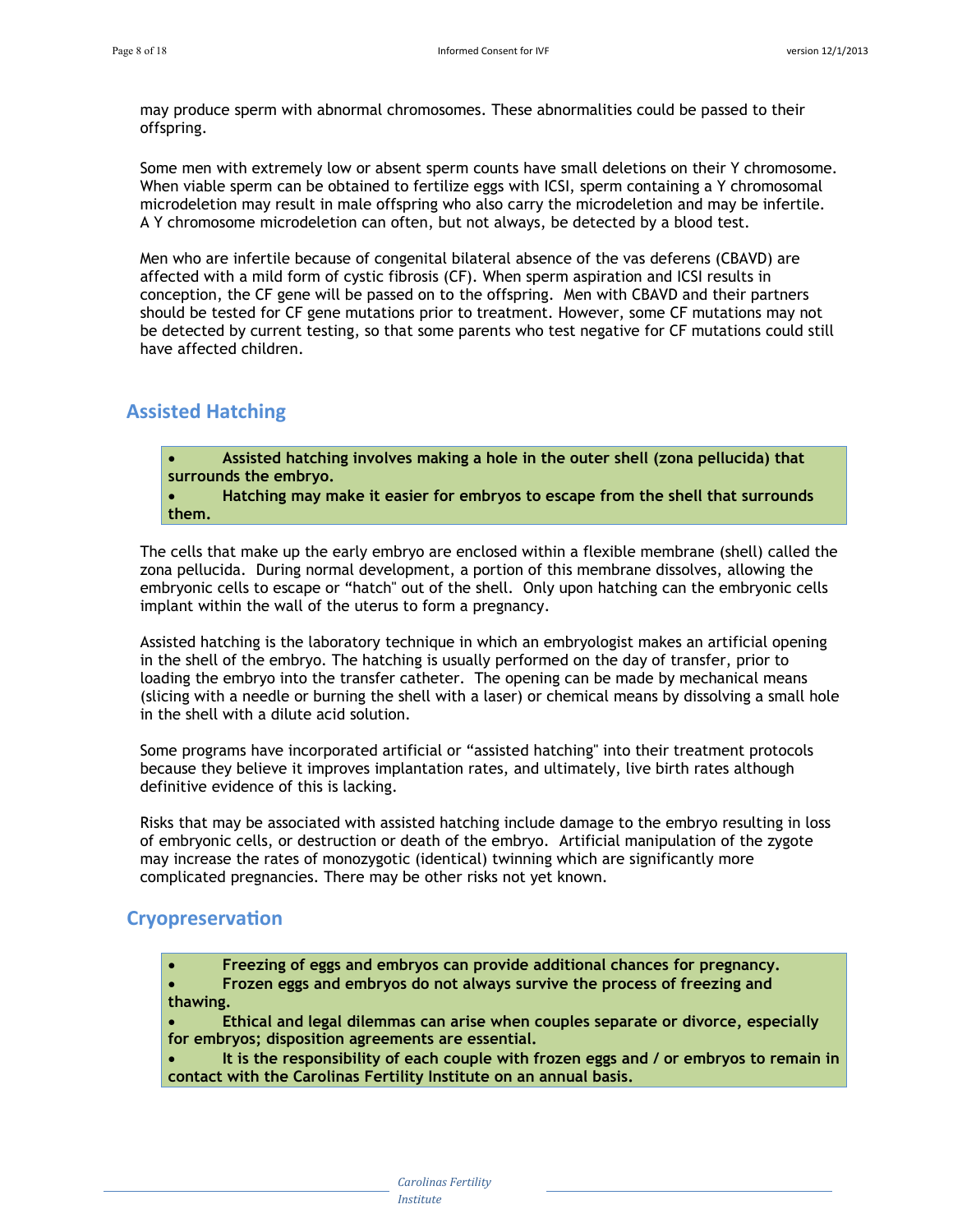Freezing (or "cryopreservation") of eggs or embryos is a common procedure. Since multiple eggs (oocytes) are often produced during ovarian stimulation, on occasion there are more embryos available than are considered appropriate for transfer to the uterus. Such embryos can be frozen for future use. Alternatively, some eggs can be frozen before being exposed to sperm. Both strategies save the expense and inconvenience of stimulation to obtain additional eggs in the future. Furthermore, the availability of cryopreservation permits patients to transfer fewer embryos during a fresh cycle, reducing the risk of high-order multiple gestations (triplets or greater). Other possible reasons for cryopreservation of embryos include freezing all embryos in the initial cycle to prevent severe ovarian hyperstimulation syndrome (OHSS), or if a couple were concerned that their future fertility potential might be reduced due to necessary medical treatment (e.g., cancer therapy or surgery). The pregnancy success rates for cryopreserved embryos transferred into the human uterus can vary from practice to practice. Overall pregnancy rates at the national level with frozen embryos are lower than with fresh embryos. This, at least in part, results from the routine selection of the best-looking embryos for fresh transfer, reserving the "second-best" for freezing. There is some evidence that pregnancy rates are similar when there is no such selection.

#### *Indications:*

- To reduce the risks of multiple gestation
- To preserve fertility potential in the face of certain necessary medical procedures
- To increase the chance of having one or more pregnancies from a single cycle of ovarian stimulation
- To minimize the medical risk and cost to the patient by decreasing the number of stimulated cycles and egg retrievals
- To temporarily delay pregnancy and decrease the risks of hyperstimulation (OHSS- see below) by freezing all embryos, when this risk is high

*Risks of cryopreservation:* There are several techniques for embryo cryopreservation, and research is ongoing. Traditional methods include "slow," graduated freezing in a computerized setting, and "rapid" freezing methods, called "vitrification." Current techniques deliver a high percentage of viable eggs and embryos thawed after cryopreservation, but there can be no certainty that eggs and embryos will thaw normally, nor be viable enough to divide and eventually implant in the uterus. Cryopreservation techniques could theoretically be injurious to the embryo. Extensive animal data (through several generations), and limited human data, do not indicate any likelihood that children born of embryos that have been cryopreserved and thawed will experience greater risk of abnormalities than those born of fresh embryos. However, until very large numbers of children have been born following freezing and thawing of embryos, it is not possible to be certain that the rate of abnormalities is no different from the normal rate.

*If you choose to freeze eggs or embryos, you MUST complete and notarize the Disposition of Eggs or Disposition of Embryos statement before freezing. This statement outlines the choices you have with regard to the disposition of embryos in a variety of situations that may arise. You are free to submit a statement at a later time indicating different choices, provided you both agree in writing. It is also incumbent upon you to remain in touch with the Carolinas Fertility Institute regarding your residence, and to pay for storage charges as they come due.*

#### **Risks to the Woman**

#### *Ovarian Hyperstimulation Syndrome*

The intent of giving gonadotropins is to mature multiple follicles, but some women have an excessive response to the medications and are at risk for ovarian hyperstimulation syndrome (OHSS). This is the most serious side effect of ovarian stimulation. Its symptoms can include increased ovarian size, nausea and vomiting, accumulation of fluid in the abdomen, breathing difficulties, an increased concentration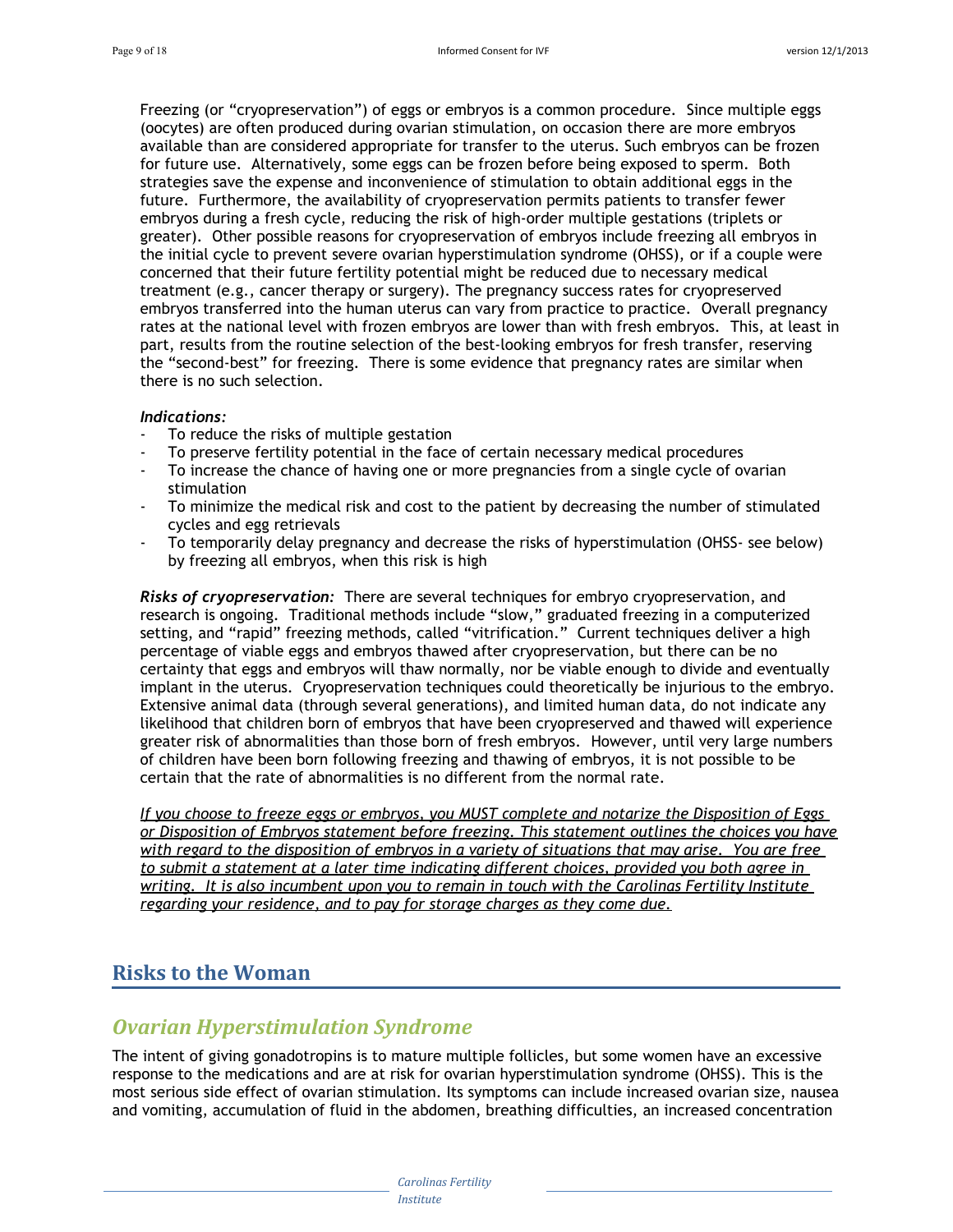of red blood cells, kidney and liver problems, and in the most severe cases, blood clots, kidney failure, or death. The severe cases affect only a very small percentage of women who undergo in vitro fertilization—0.2 percent or less of all treatment cycles—and the very severe are an even smaller percentage. Only about 1.4 in 100,000 cycles has lead to kidney failure, for example. OHSS occurs at two stages: early, 1 to 5 days after egg retrieval (as a result of the hCG trigger); and late, 10 to 15 days after retrieval (as a result of the hCG if pregnancy occurs). The risk of severe complications is about 4 to 12 times higher if pregnancy occurs which is why sometimes no embryo transfer is performed to reduce the possibility of this occurring.

#### *Cancer*

Many have worried that the use of fertility drugs could lead to an increased risk of cancer—in particular, breast, ovarian, and uterine (including endometrial) cancers. One must be careful in interpreting epidemiological studies of women taking fertility drugs, because all of these cancers are more common in women with infertility, so merely comparing women taking fertility drugs with women in the general population inevitably shows an increased incidence of cancer. When the analysis takes into account the increased cancer risk due to infertility per se, the evidence does not support a relationship between fertility drugs and an increased prevalence of breast or ovarian cancer. A final answer may require decades of follow-up to resolve. Note that an increased chance for "borderline" ovarian tumors has been observed with IVF, even when compared to the subfertile population (see reference section for citation). More research is required to examine what the long-term impact fertility drugs may have on breast and ovarian cancer prevalence rates. For uterine cancer, the numbers are too small to achieve statistical significance, but it is at least possible that use of fertility drugs may indeed cause some increased risk of uterine cancer.

## *Risks of Pregnancy*

Pregnancies that occur with IVF are associated with increased risks of certain conditions (see Table below from the Executive Summary of a National Institute of Child Health and Human Development Workshop held in September 2005, as reported in the journal *Obstetrics & Gynecology*, vol. 109, no. 4, pages 967-77, 2007). Some of these risks stem from the higher average age of women pregnant by IVF and the fact that the underlying cause of infertility may be the cause of the increased risk of pregnancy complications. This was demonstrated in an Australian study that reviewed adverse obstetric and perinatal outcomes in sub-fertile women conceiving without ART (see Table below). There may be additional risks related to the IVF procedure per se, but it is difficult to assign the relative contributions.

|                             | <b>Absolute Risk</b><br>(%) in<br><b>IVF-conceived</b><br>Pregnancies | Relative Risk (vs. non<br><b>IVF-conceived Pregnancies in</b><br>a control population) | <b>Relative Risk of Non-</b><br><b>IVF</b> Infertile<br>Patients (vs. control<br>population) |
|-----------------------------|-----------------------------------------------------------------------|----------------------------------------------------------------------------------------|----------------------------------------------------------------------------------------------|
| Pre-eclampsia               | 10.3%                                                                 | $1.6(1.2-2.0)$                                                                         | $1.29(1.02-1.61)$                                                                            |
| Placenta previa             | 2.4%                                                                  | $2.9(1.5-5.4)$                                                                         |                                                                                              |
| Placental abruption         | 2.2%                                                                  | $2.4(1.1-5.2)$                                                                         |                                                                                              |
| <b>Gestational diabetes</b> | 6.8%                                                                  | $2.0(1.4-3.0)$                                                                         | $1.25(0.96-1.63)$                                                                            |
| Cesarean delivery *         | 26.7%                                                                 | $2.1(1.7-2.6)$                                                                         | $1.56(1.37-1.77)$                                                                            |

#### **Potential Risks in Singleton IVF-conceived Pregnancies**

In this table, the Absolute risk is the percent of IVF Pregnancies in which the risk occurred. The Relative Risk is the risk in IVF versus the risk in non-IVF, non-infertile pregnancies; for example, a relative risk of 2.0 indicates that twice as many IVF pregnancies experience this risk as compared to non-IVF pregnancies. However, the third column indicates the increased risk of adverse outcome in infertile women conceiving without ART suggesting that being infertile increases the risk of adverse outcomes unrelated to ART/IVF. The numbers in parentheses (called the "Confidence Interval") indicate the range in which the actual Relative Risk lies.

\* Please note that most experts believe the rate of Cesarean delivery to be well above the 26.7% rate quoted here.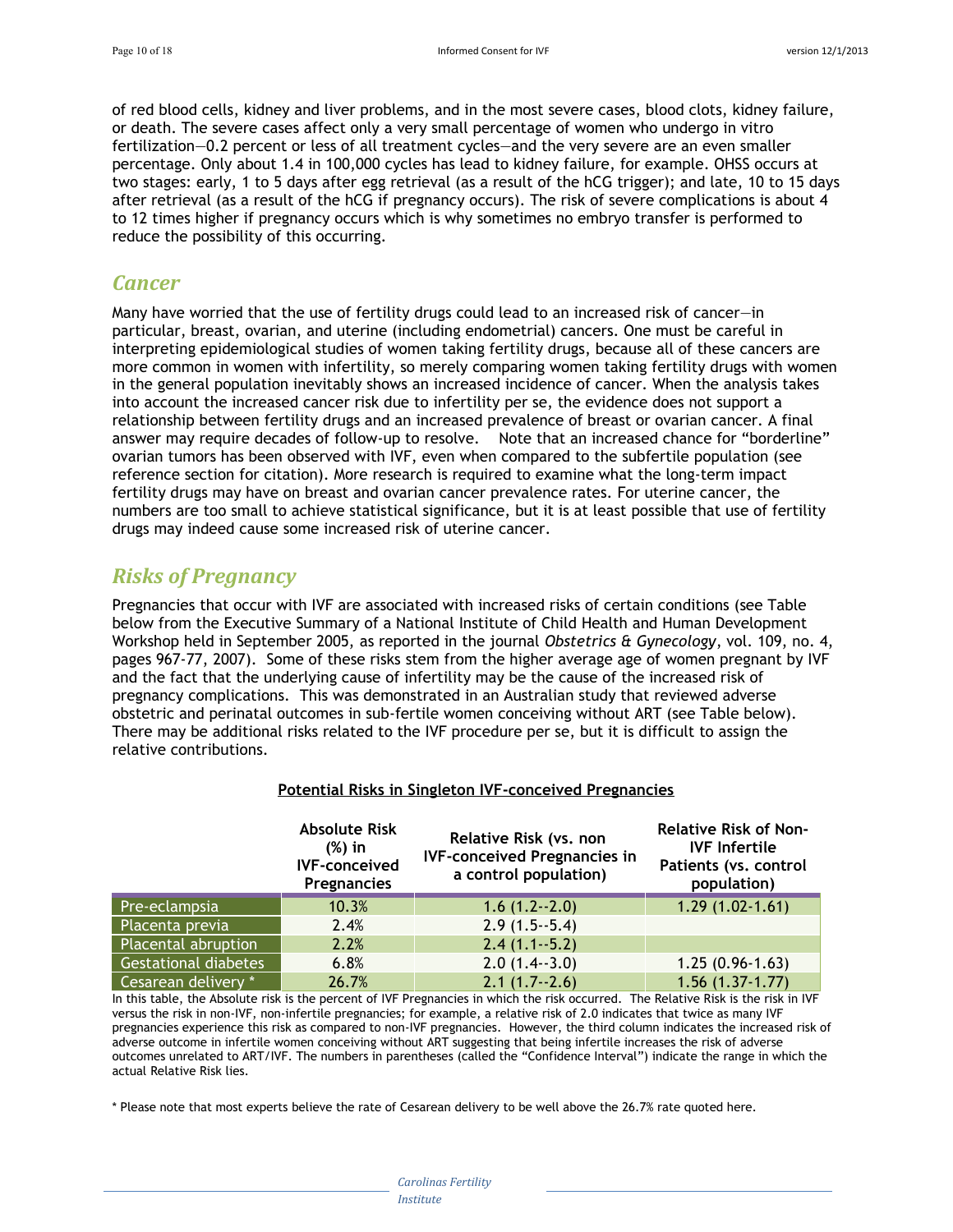Multiple gestations, which account for 30% of IVF pregnancies, increase the risk of pregnancy complications. The most important maternal complications associated with multiple gestations are preterm labor and delivery, pre-eclampsia, and gestational diabetes. Placenta previa (placenta extends over the cervical opening), vasa previa (one or more of the blood vessels extends over the cervical opening), and placental abruption (premature separation of the placenta) are also more common in multiple gestations. Postpartum hemorrhage may complicate 12% of multifetal deliveries. Having triplets or more increases the risk of more significant complications including post-partum hemorrhage and transfusion. Other complications of multiple gestations include gall bladder problems, skin problems, excess weight gain, anemia, excessive nausea and vomiting, and exacerbation of pregnancyassociated gastrointestinal symptoms.

Although embryos are transferred directly into the uterus with IVF, ectopic (tubal, cervical and abdominal) pregnancies have occurred either alone or concurrently with a normal intra-uterine pregnancy. These abnormal pregnancies oftentimes require medical treatments with methotrexate (a weak chemotherapy drug) or surgery to treat the abnormal pregnancy.

## **Risks to Offspring**

- **IVF babies seem to be at a slight increased risk for birth defects.**
- **The risk for a multiple pregnancy is significantly higher for patients undergoing IVF, even when only one embryo is transferred.**
- **Multiple pregnancies are the greatest risk for babies following IVF.**

 **Some risk may also stem from the underlying infertile state, or from the IVF techniques, or both.** 

#### *Overall Risks*

Since the first birth of an IVF baby in 1978, more than 5 million children have been born worldwide following IVF treatments. Numerous studies have been conducted to assess the overall health of IVF children and the majority of studies on the safety of IVF have been reassuring. A major problem in interpreting the data arises from the fact that comparing a group of infertile couples to a group of normally fertile couples is not the proper comparison to make if one wants to assess the risk that IVF technology engenders. Infertile couples, by definition, do not have normal reproductive function and might be expected to have babies with more abnormalities than a group of normally fertile couples. This said, even if the studies suggesting an increased risk to babies born after IVF prove to be true, the absolute risk of any abnormal outcome appears to be small.

Singletons conceived with IVF tend to be born slightly earlier than naturally conceived babies (39.1 weeks as compared to 39.5 weeks). IVF twins are not born earlier or later than naturally conceived twins. The risk of a singleton IVF conceived baby being born with a birth weight under 5 pounds nine ounces (2500 grams) is 12.5% vs. 7% in naturally conceived singletons.

## *Birth Defects*

The risk of birth defects in the normal population is 2-3%, and is slightly higher among infertile patients. Most of this risk is due to delayed conception and the underlying infertility issues. In a recent large study performed in Australia (see reference), the risk of birth defects was not increased among women who had routine IVF treatment, but was higher among those who employed ICSI as part of the treatment. No higher risk was seen in frozen embryo transfer and donor egg cycles.

*Imprinting Disorders.* These are rare disorders having to do with whether a maternal or paternal gene is inappropriately expressed. In two studies of children with the imprinting disorder called Beckwith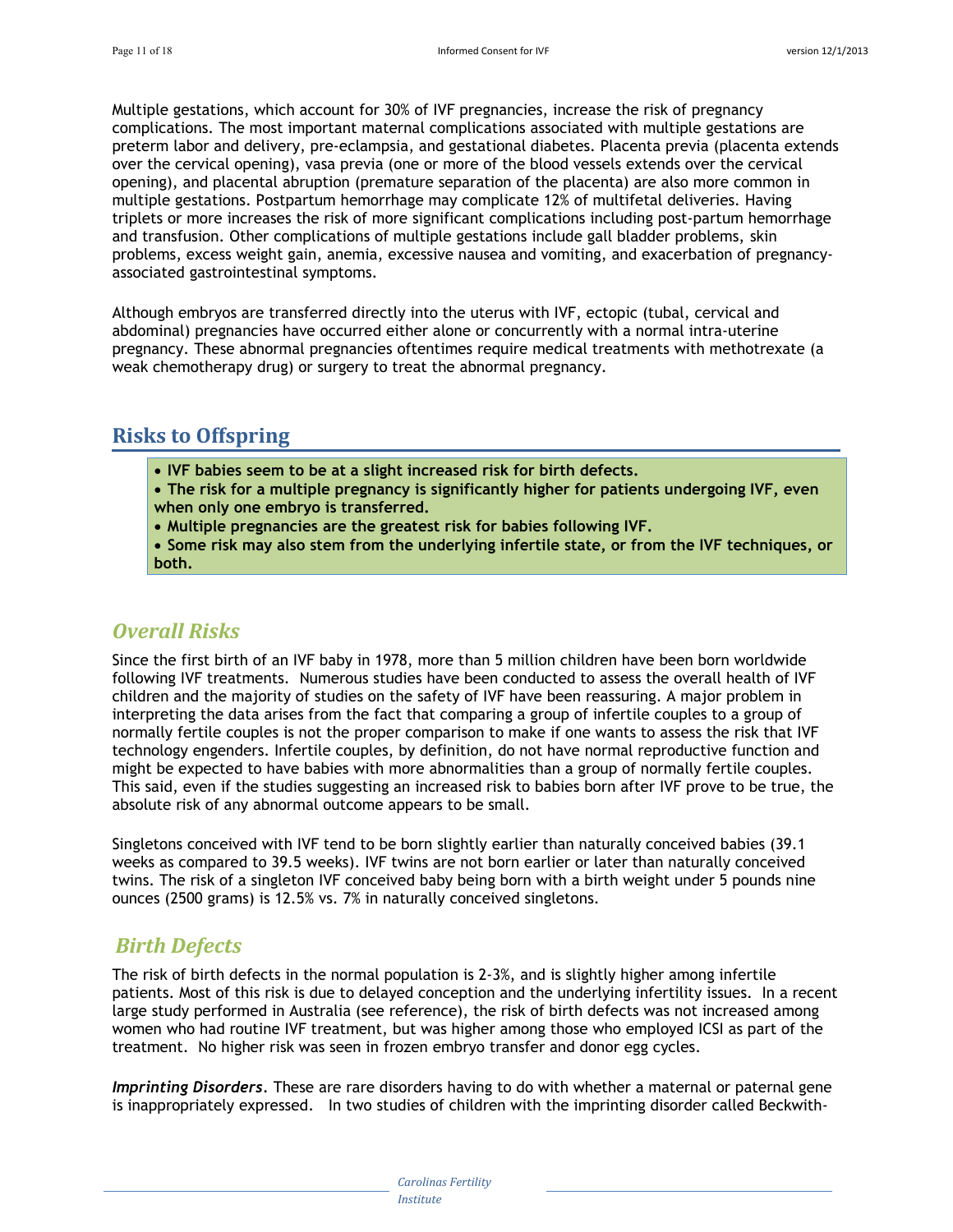Weidemann Syndrome, more were born after IVF than expected. A large Danish study, however, found no increased risk of imprinting disorders in children conceived with the assistance of IVF. Since the incidence of this syndrome in the general population is 1/15,000, even if there is a 2 to 5-fold increase to 2-5/15,000, this absolute risk is very low.

*Childhood cancers.* Most studies have not reported an increased risk with the exception of retinoblastoma: In one study in the Netherlands, five cases were reported after IVF treatment which is 5 to 7 times more than expected. Further studies have not supported this finding.

*Infant development.* In general, studies of long-term developmental outcomes have been reassuring so far; most children are doing well. However, these studies are difficult to do and suffer from limitations. A more recent study with better methodology reports an increased risk of cerebral palsy (3.7 fold) and developmental delay (4 fold), but most of this stemmed from the prematurity and low birth weight that was a consequence of multiple pregnancy.

|                                       | <b>Absolute Risk</b><br>$(% )$ in IVF<br>Pregnancies | Relative Risk (vs.<br>non-IVF Pregnancies) | <b>Relative Risk for</b><br>infertile women<br>without ART |
|---------------------------------------|------------------------------------------------------|--------------------------------------------|------------------------------------------------------------|
| Preterm birth                         | 11.5%                                                | $2.0(1.7-2.2)$                             | $1.32(1.05-1.67)$                                          |
| Low birth weight $(< 2500 g)$         | 9.5%                                                 | $1.8(1.4-2.2)$                             | $1.44(1.11-1.85)$                                          |
| Very low birth weight (< 1500 g)      | 2.5%                                                 | $2.7(2.3-3.1)$                             |                                                            |
| Small for gestational age             | 14.6%                                                | $1.6(1.3-2.0)$                             | 0.99                                                       |
| NICU (intensive care) admission       | 17.8%                                                | $1.6(1.3-2.0)$                             |                                                            |
| Stillbirth                            | 1.2%                                                 | $2.6(1.8-3.6)$                             |                                                            |
| Neonatal mortality                    | 0.6%                                                 | $2.0(1.2-3.4)$                             | $2.19(1.10-4.36)$                                          |
| Cerebral palsy                        | 0.4%                                                 | $2.8(1.3-5.8)$                             |                                                            |
| Genetic risks                         |                                                      |                                            |                                                            |
| -imprinting disorder                  | 0.03%                                                | $17.8(1.8-432.9)$                          |                                                            |
| -major birth defect                   | 4.3%                                                 | $1.5(1.3-1.8)$                             |                                                            |
| -chromosomal abnormalities after ICSI |                                                      |                                            |                                                            |
| -of a sex chromosome                  | 0.6%                                                 | 3.0                                        |                                                            |
| -of another chromosome                | 0.4%                                                 | 5.7                                        |                                                            |

#### **Potential Risks in Singleton IVF Pregnancies**

In this table, the absolute risk is the percent of IVF pregnancies in which the risk occurred. The relative risk is the risk in IVF versus the risk in non-IVF pregnancies. For example, a relative risk of 2.0 indicates that twice as many IVF pregnancies experience this risk as compared to non-IVF pregnancies. The numbers in parentheses (called the "Confidence Interval") indicate the range in which the actual relative risk lies.

## *Risks of a Multiple Pregnancy*

Currently, more than 30% of IVF pregnancies are twins or higher-order multiple gestations (triplets or greater), and about half of all IVF babies are a result of multiple gestations. Identical twinning occurs in 1.5% to 4.5% of IVF pregnancies, and may occur more frequently after blastocyst transfer.

Prematurity accounts for most of the excess perinatal morbidity and mortality associated with multiple gestations. IVF twins deliver on average three weeks earlier and weigh 1,000 gm less than IVF singletons. Triplet (and greater) pregnancies deliver before 32 weeks (7 months) in almost half of cases. Fetal growth problems and discordant growth among the fetuses also result in perinatal morbidity and mortality. Multifetal pregnancy reduction (where one or more fetuses are terminated) reduces, but does not eliminate, the risk of these complications.

Fetal death rates for singleton, twin, and triplet pregnancies are 4.3 per 1,000, 15.5 per 1,000, and 21 per 1,000, respectively. The death of one or more fetuses in a multiple gestation (vanishing twin) is more common in the first trimester and may be observed in up to 25% of pregnancies after IVF. Loss of a fetus in the first trimester is unlikely to adversely affect the surviving fetus.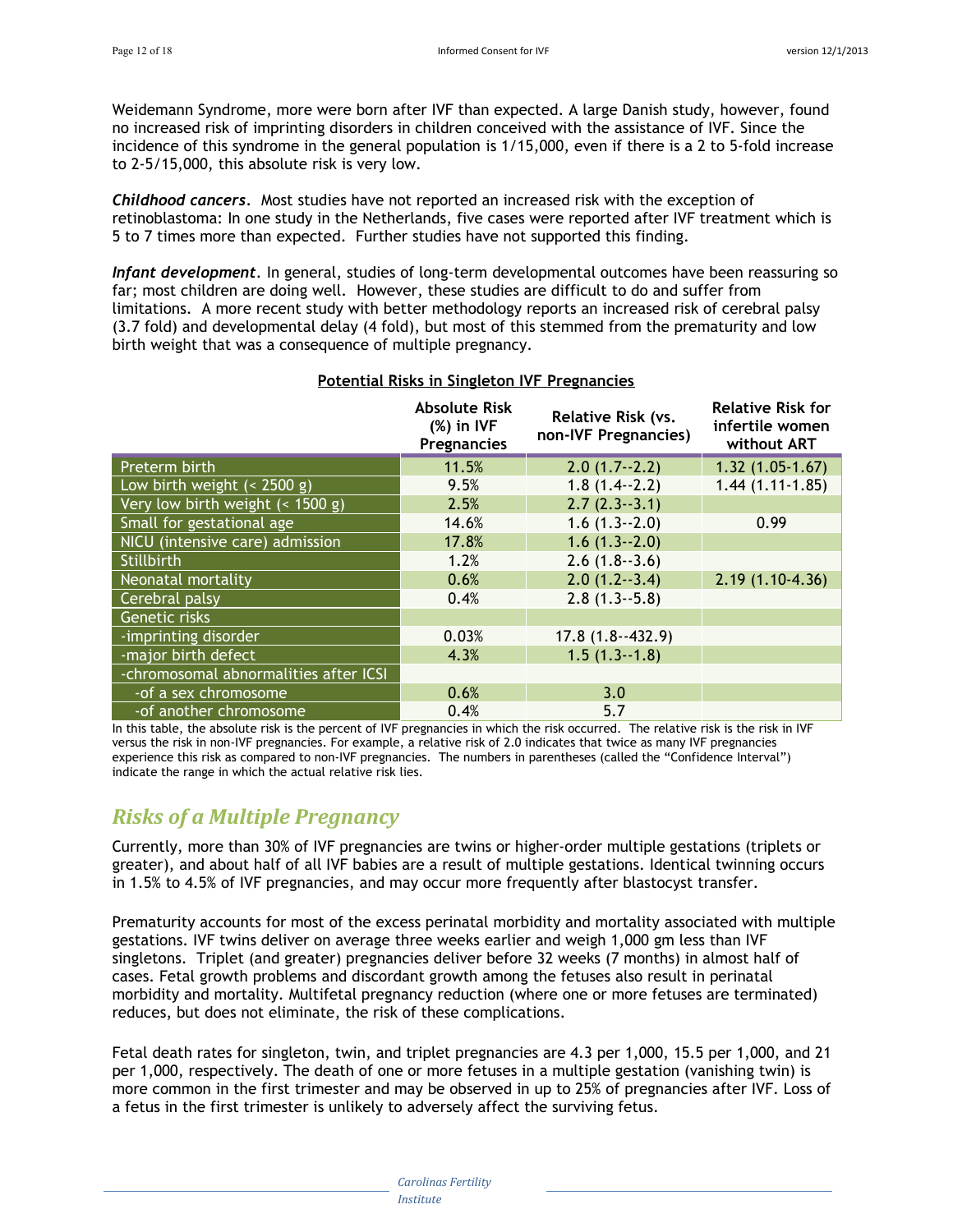Multiple fetuses that share the same placenta, as in most identical twins, have additional risks. Twintwin transfusion syndrome, in which excess or insufficient amniotic fluid results from an imbalance of circulation between the fetuses, may occur in up to 20% of twins sharing a placenta. Twins sharing the same placenta have a higher frequency of birth defects compared to twins with two placentas. After the first trimester, death of one fetus in a twin pregnancy is more common with a shared placenta and may cause harm to the remaining fetus.

Long-term consequences of multiple gestations include the major complications of prematurity (cerebral palsy, retinopathy of prematurity, and chronic lung disease), as well as those of fetal growth restriction (polycythemia, hypoglycemia, necrotizing enterocolitis). It is unclear to what extent multiple gestations themselves affect neuro-behavioral development in the absence of these complications. At mid-childhood, prematurely born offspring from multiple gestations have lower IQ scores, and multiple birth children have an increase in behavioral problems compared with singletons. It is not clear to what extent these risks are affected by IVF per se.

*The Option of Multifetal Pregnancy Reduction:* The greater the number of fetuses within the uterus, the greater is the risk for adverse perinatal and maternal outcomes. Patients with more than twins are faced with the options of continuing the pregnancy with all risks previously described, terminating the entire pregnancy, or undergoing a procedure called multifetal pregnancy reduction. By reducing the number of fetuses, multifetal pregnancy reduction (MFPR) decreases risks associated with preterm delivery, but often creates important ethical dilemmas. Pregnancy loss is the main risk of MFPR. However, current data suggest that such complications have decreased as experience with the procedure has grown. The risk of loss of the entire pregnancy after MFPR is approximately 1%, although this risk increases when the number of fetuses prior to the procedure is greater than three.

#### **Ethical and Religious Considerations in Infertility Treatment**

Infertility treatment can raise concerns and questions of an ethical or religious nature for some patients. The technique of in vitro fertilization (IVF) involves the creation of human embryos outside the body, and can involve the production of excess embryos and/or "high-order" multiple pregnancy (triplets or more). Patients and their spouses or partners who so desire are encouraged to consult with trusted members of their religious or ethic community for guidance on their infertility treatment.

#### **Psychosocial Effects of Infertility Treatment**

A diagnosis of infertility can be a devastating and life-altering event that impacts on many aspects of a patient's life. Infertility and its treatment can affect a patient and her spouse or partner medically, financially, socially, emotionally and psychologically. Feelings of anxiety, depression, isolation, and helplessness are not uncommon among patients undergoing infertility treatment. Strained and stressful relations with spouses, partners and other loved ones are not uncommon as treatment gets underway and progresses.

Rearing of twins and high-order multiples may generate physical, emotional, and financial stresses; and the incidence of maternal depression and anxiety is increased in women raising multiples.

Patients may consider working with mental health professionals who are specially trained in the area of infertility care, as well as with their health care team, to minimize the emotional impact of infertility treatments. National support groups are also available, such as RESOLVE, ([www.resolve.org](http://www.resolve.org/), Tel. 1- 888-623-0744) or The American Fertility Association (AFA), [\(www.theafa.org,](http://www.theafa.org/) Tel: 1-888-917-3777).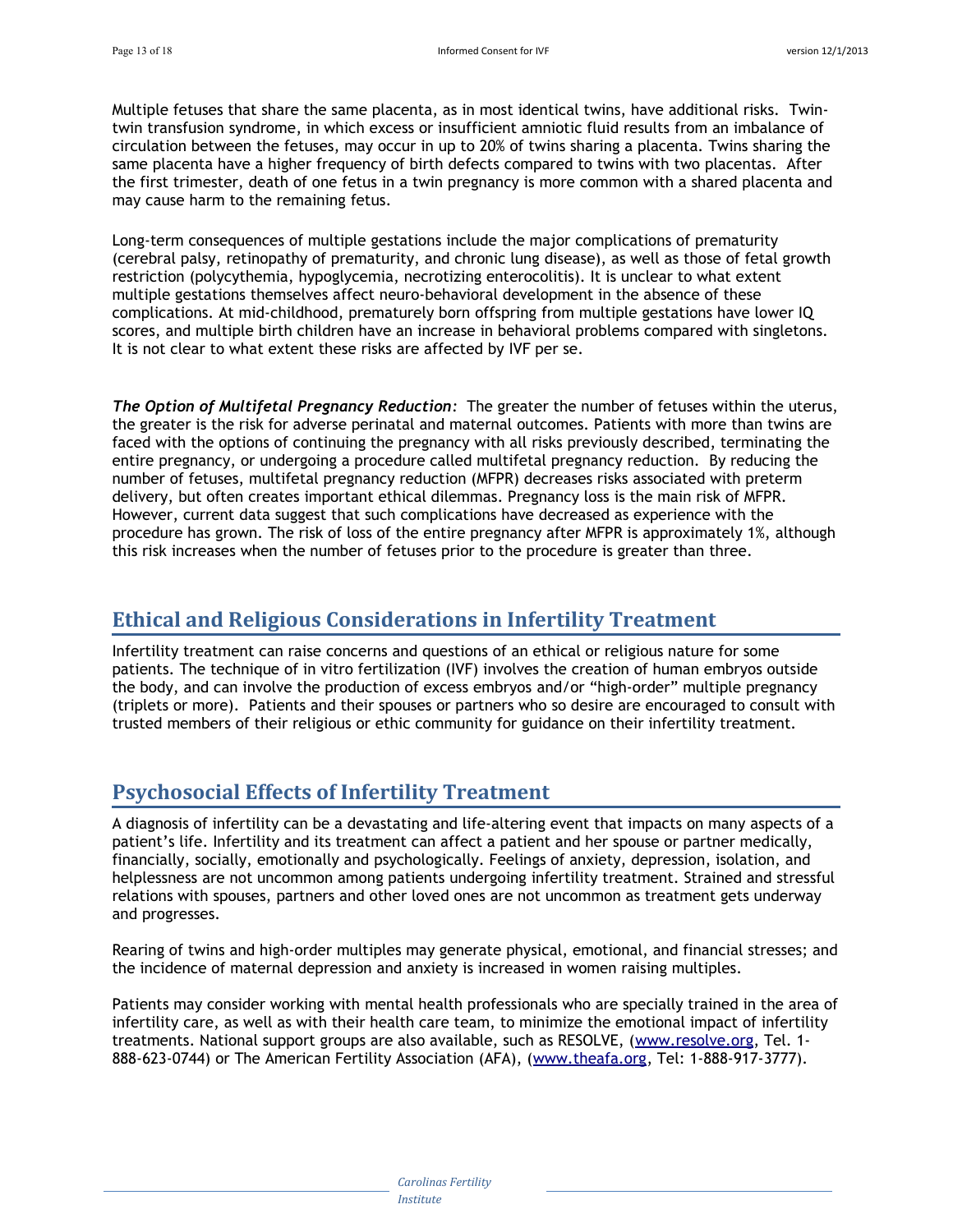## **Alternatives to IVF**

There are alternatives to IVF treatment including gamete Intrafallopian transfer (GIFT), zygote intrafallopian transfer (ZIFT) or tubal embryo transfer (TET) where eggs and sperm, fertilized eggs or developing embryos, respectively, are placed into the fallopian tube(s). Using donor sperm, donor eggs, adoption, or not pursuing treatment are also options. Gametes (sperm and/or eggs), instead of embryos may be frozen for future attempts at pregnancy in an effort to avoid potential future legal or ethical issues relating to disposition of any cryopreserved embryos. Sperm freezing, but not egg freezing, has been an established procedure for many decades.

## **Reporting Outcomes**

The 1992 Fertility Clinic Success Rate and Certification Act requires the Centers for Disease Control and Prevention (CDC) to collect cycle-specific data as well as pregnancy outcome on all assisted reproductive technology cycles performed in the United States each year and requires them to report success rates using these data. Consequently, data from my/our IVF procedure will be provided to the CDC, and to the Society of Assisted Reproductive Technologies (SART) of the American Society for Reproductive Medicine (ASRM) (if my/our clinic is a member of this organization). The CDC may request additional information from the treatment center or contact me/us directly for additional follow-up. Additionally, my/our information may be used and disclosed in accordance with HIPAA guidelines in order to perform research, data aggregation and/or quality control. All information used for research will be de-identified prior to publication. De-identification is a process intended to prevent the data associated with my/our treatment being used to identify me/us as individuals.

## **Additional Information**

*General IVF overviews available on the internet*

[www.reproductivefacts.org](http://www.reproductivefacts.org/)

[www.sart.org/](http://www.sart.org/)

[www.cdc.gov/art/](http://www.cdc.gov/art/)

[www.resolve.org/site/PageServer](http://www.resolve.org/site/PageServer)

#### *Number of Embryos to Transfer*

Criteria for number of embryos to transfer: a committee opinion. The Practice Committee of the American Society for Reproductive Medicine and the Practice Committee of the Society for Assisted Reproductive Technology. Fertil Steril 2013; 99(1):44-6.

#### *Culturing Embryos to the Blastocyst Stage*

Blastocyst culture and transfer in clinical-assisted reproduction. The Practice Committee of the American Society for Reproductive Medicine and the Practice Committee of the Society for Assisted Reproductive Technology. Fertil Steril 2006; 86 (suppl 4): S89-S92.

#### *Intracytoplasmic sperm injection*

Genetic considerations related to intracytoplasmic sperm injection (ICSI). The Practice Committee of the American Society for Reproductive Medicine and the Practice Committee of the Society for Assisted Reproductive Technology. Fertil Steril 2006; 86 (suppl 4): S103-S105.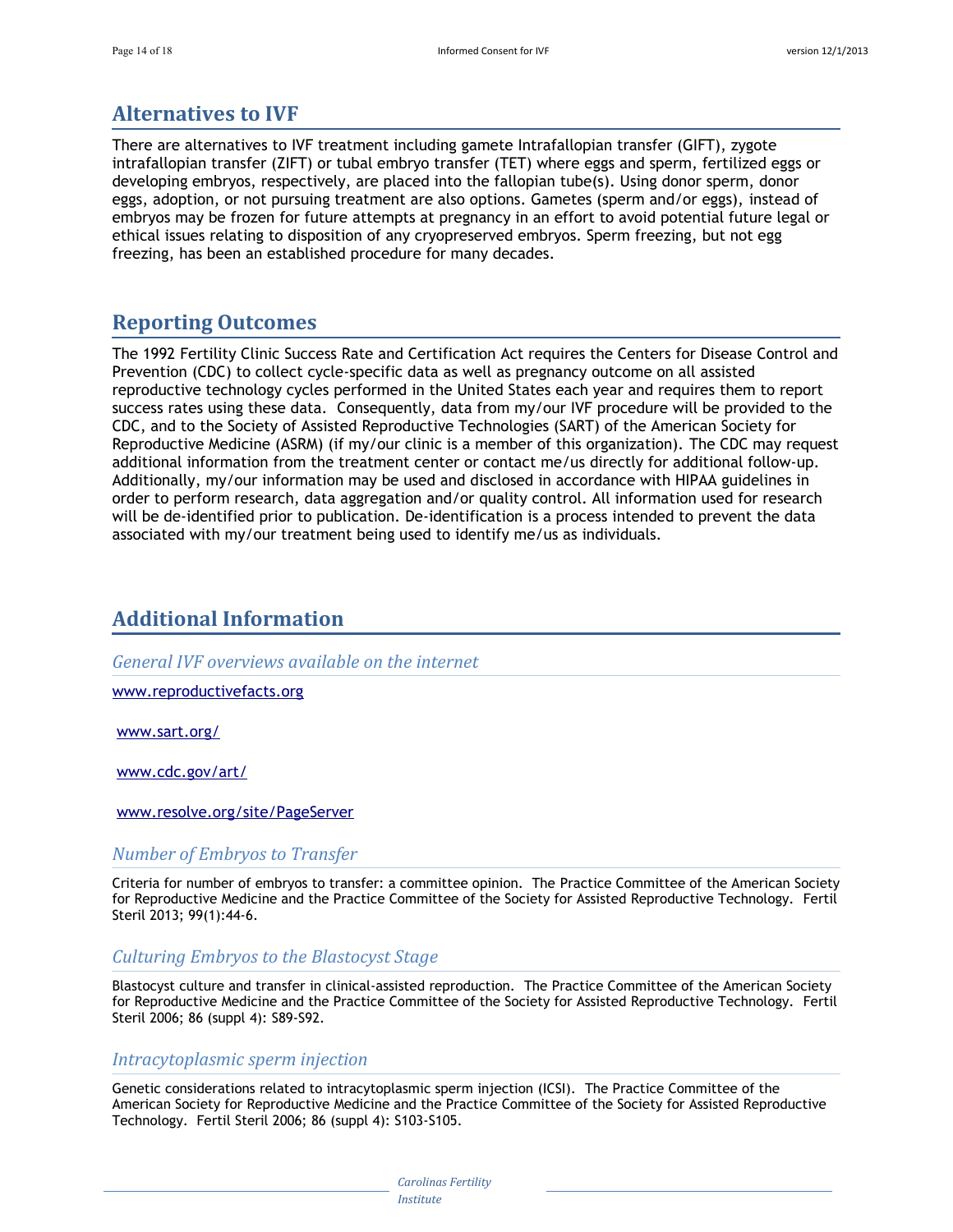#### *Embryo hatching*

The role of assisted hatching in in vitro fertilization: a review of the literature. A Committee opinion. The Practice Committee of the American Society for Reproductive Medicine and the Practice Committee of the Society for Assisted Reproductive Technology. Fertil Steril 2006; 86 (suppl. 4): S124-S126.

#### *Ovarian Hyperstimulation*

Ovarian hyperstimulation syndrome. The Practice Committees of the American Society for Reproductive Medicine. Fertil Steril 2006; 86 (suppl 4): S178-S183.

#### *Risks of pregnancy*

Infertility, assisted reproductive technology, and adverse pregnancy outcomes. Executive Summary of a National Institute of Child Health and Human Development Workshop. Reddy UM, Wapner RJ, Rebar RW, Tasca RJ. Obstet Gynecol 2007; 109(4):967-77.

Risk of borderline and invasive tumours after ovarian stimulation for *in vitro fertilization* in a large Dutch cohort. FE van Leeuwen, H Klip, et al. Human Reproduction, 2011;26(12):3456-65.

#### *Risks to offspring*

Infertility, assisted reproductive technology, and adverse pregnancy outcomes. Executive Summary of a National Institute of Child Health and Human Development Workshop. Reddy UM, Wapner RJ, Rebar RW, Tasca RJ. Obstet Gynecol 2007; 109(4):967-77.

Multiple pregnancy associated with infertility therapy. The Practice Committees of the American Society for Reproductive Medicine Fertil Steril 2006; 86 (suppl 4): S106-S110.

Imprinting diseases and IVF: A Danish National IVF cohort study. Lidegaard O, Pinborg A and Anderson AN. Human Reproduction 2005; 20(4):950-954.

Bergh C, Wennerholm U-B. Obstetric outcome and long-term follow up of children conceived through assisted reproduction. Best Practice & Research Clinical Obstetrics and Gynaecology (2012), doi:10.1016/j.bpobgyn.2012.05.001.

Davies MJ, Moore VM, Willson KJ, Van Essen P, Priest K, Scott H, Haan EA, Chan A. Reproductive Technologies and the risk of birth defects. N Engl J Med 2012;366:1803-13. Doi:10.1056/NEJMoa1008095).

Reproductive technologies and the risk of birth defects. MJ Davies, VM Moore, et al. New England Journal of Medicine 2012; 366(19):1803-13.

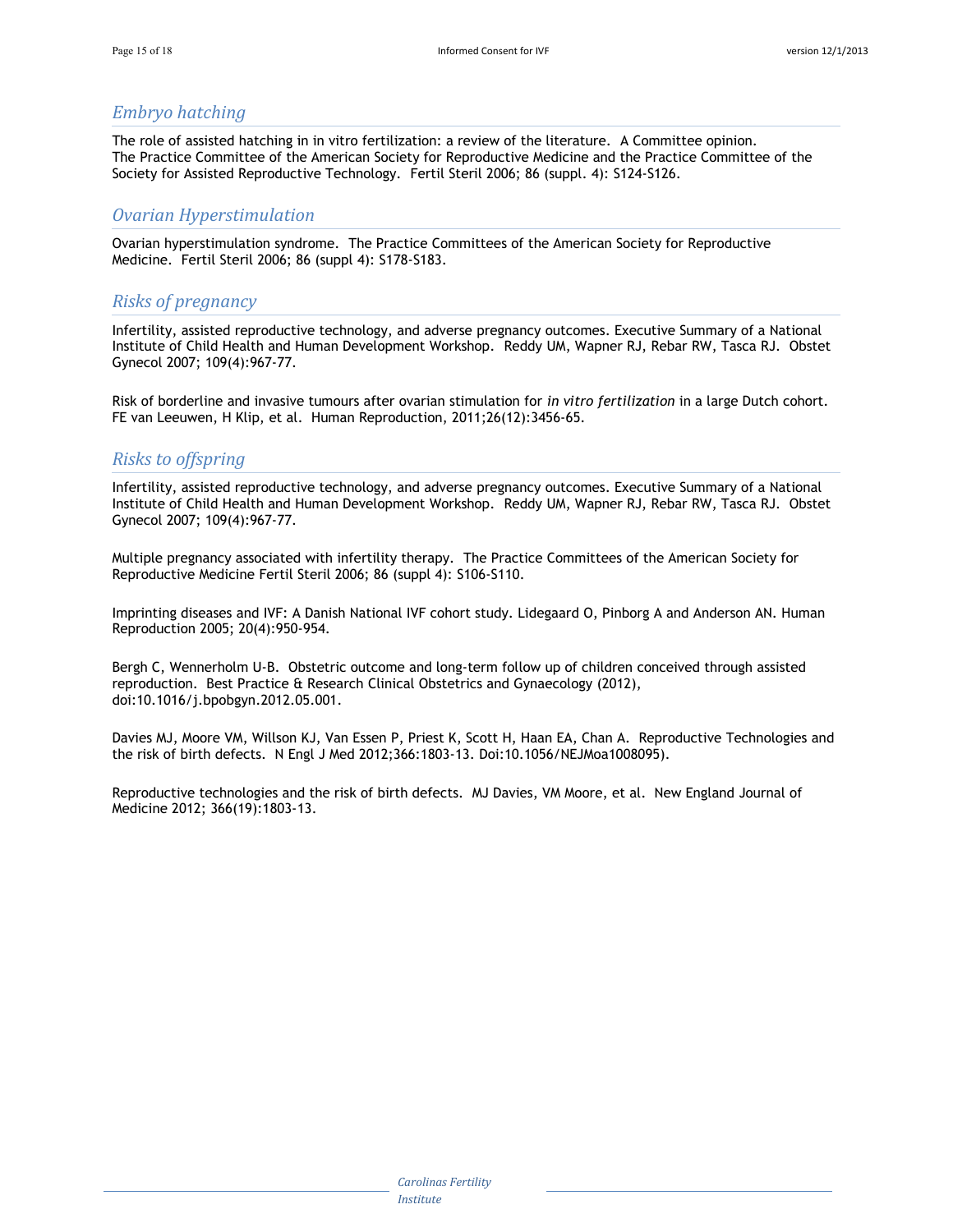#### **We (I) acknowledge that we have read and understood the information provided above regarding the IVF process and its risks, and agree to go forward with this treatment as our signatures below testify.**

| Patient Signature                                                                                                                               | Date          |
|-------------------------------------------------------------------------------------------------------------------------------------------------|---------------|
| <b>Patient Name</b>                                                                                                                             | Date of Birth |
| <b>Notary Public</b>                                                                                                                            |               |
| Sworn and subscribed before me on this _____ day of _________, __________.                                                                      |               |
| Notary Signature                                                                                                                                | Date          |
| Spouse / Partner Signature                                                                                                                      | Date          |
|                                                                                                                                                 |               |
| <u> 1989 - Johann Stoff, deutscher Stoffen und der Stoffen und der Stoffen und der Stoffen und der Stoffen und der</u><br>Spouse / Partner Name | Date of Birth |
| <b>Notary Public</b><br>Sworn and subscribed before me on this _____ day of ________, _________.                                                |               |
| Notary Signature                                                                                                                                | Date          |

# *IVF Treatment Plan*

*Carolinas Fertility Institute*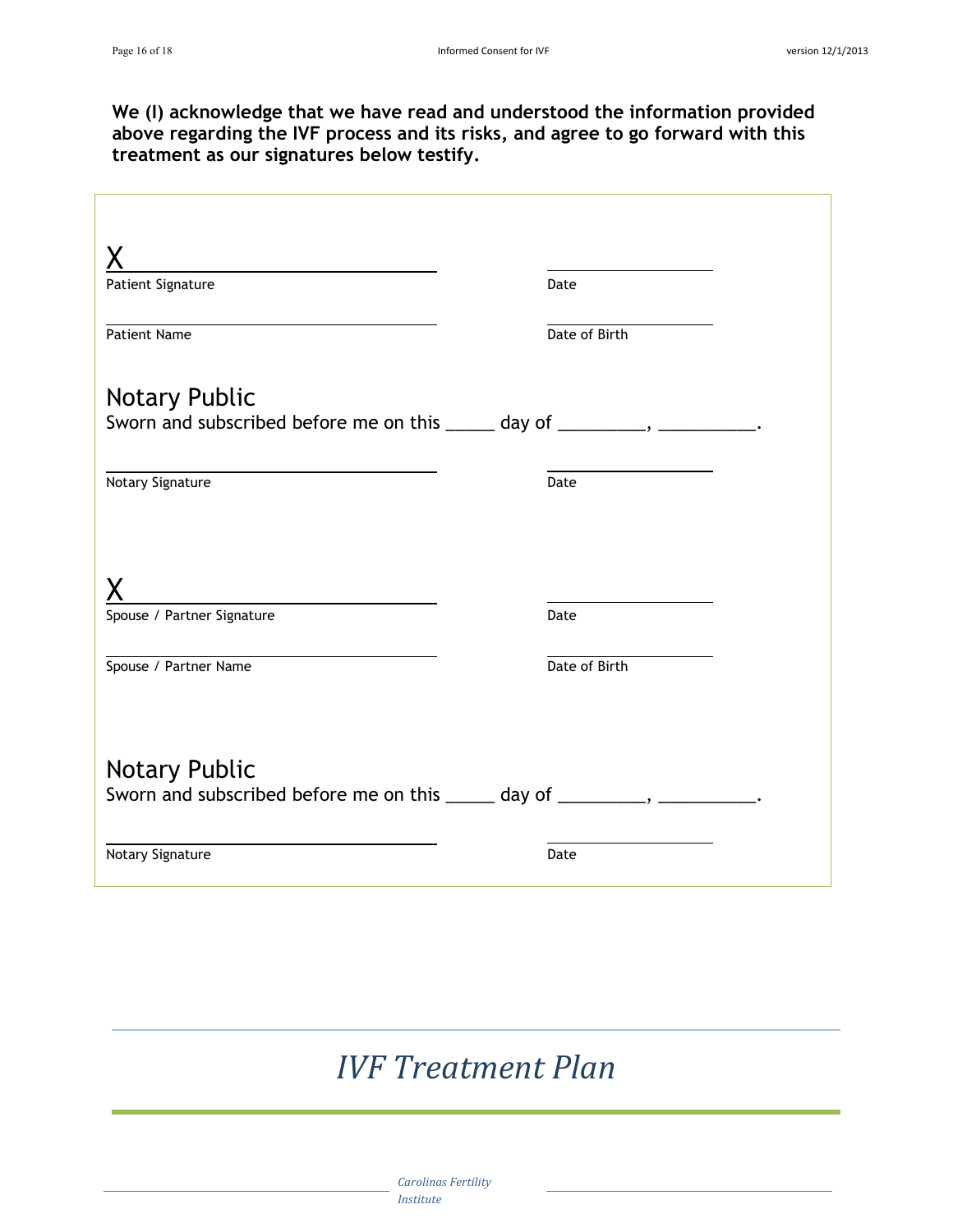| Patient name:          | Date:         |  |
|------------------------|---------------|--|
| Spouse / partner name: | for IVF when? |  |

## **Provider of Sperm.**

| We (I) plan to use sperm from:<br>$\Box$ Spouse / partner<br>$\Box$ Donor (specify name or number):<br>$\Box$ Other (specify arrangement): |           |
|--------------------------------------------------------------------------------------------------------------------------------------------|-----------|
|                                                                                                                                            | Initials: |

# **Carrier of embryos.**

| We (I) plan to transfer the embryos into:<br>$\Box$ Me, the intended parent |           |
|-----------------------------------------------------------------------------|-----------|
| <b>A Gestational Carrier</b><br>----if known, her name:                     |           |
|                                                                             | Initials: |

## **Method of Insemination.**

| We (I) acknowledge that we (I) have discussed the possibility of the need for ICSI with our $(my)$ |  |
|----------------------------------------------------------------------------------------------------|--|
| physician and understand, agree and consent that:                                                  |  |

 **ICSI** *will be* used.

- **ICSI** *will not* be used.
- **ICSI** *will not* be used, unless the semen at time of egg retrieval is sub-optimal based on the best medical judgment of the CFI staff, or the initial fertilization is poor. In these cases ICSI may be used. We (I) understand that we (I) will be notified if ICSI is performed.

## **Limit on Number Inseminated?**

**Contract Contract** 

| Regarding the number of eggs to expose to sperm, we (I) choose: |           |
|-----------------------------------------------------------------|-----------|
| <b>Inseminate ALL Mature Eggs</b>                               |           |
| <b>Inseminate SOME Mature Eggs</b>                              |           |
| Number or fraction of eggs to be exposed to sperm:              |           |
|                                                                 | Initials: |

## **Plan for Eggs NOT Inseminated (if applicable).**

| Regarding the eggs not exposed to sperm for fertilization we (I) choose: |                                                                                      |  |  |
|--------------------------------------------------------------------------|--------------------------------------------------------------------------------------|--|--|
|                                                                          | <b>Freeze for my later use (requires Disposition Declaration)</b>                    |  |  |
|                                                                          | Donate to:                                                                           |  |  |
|                                                                          | Research                                                                             |  |  |
|                                                                          | <b>Another person or couple</b> <i>parolinas Fertility</i>                           |  |  |
|                                                                          | Discard. This disposal will follow ASRM Ethical Guidelines. These extra eggs will no |  |  |